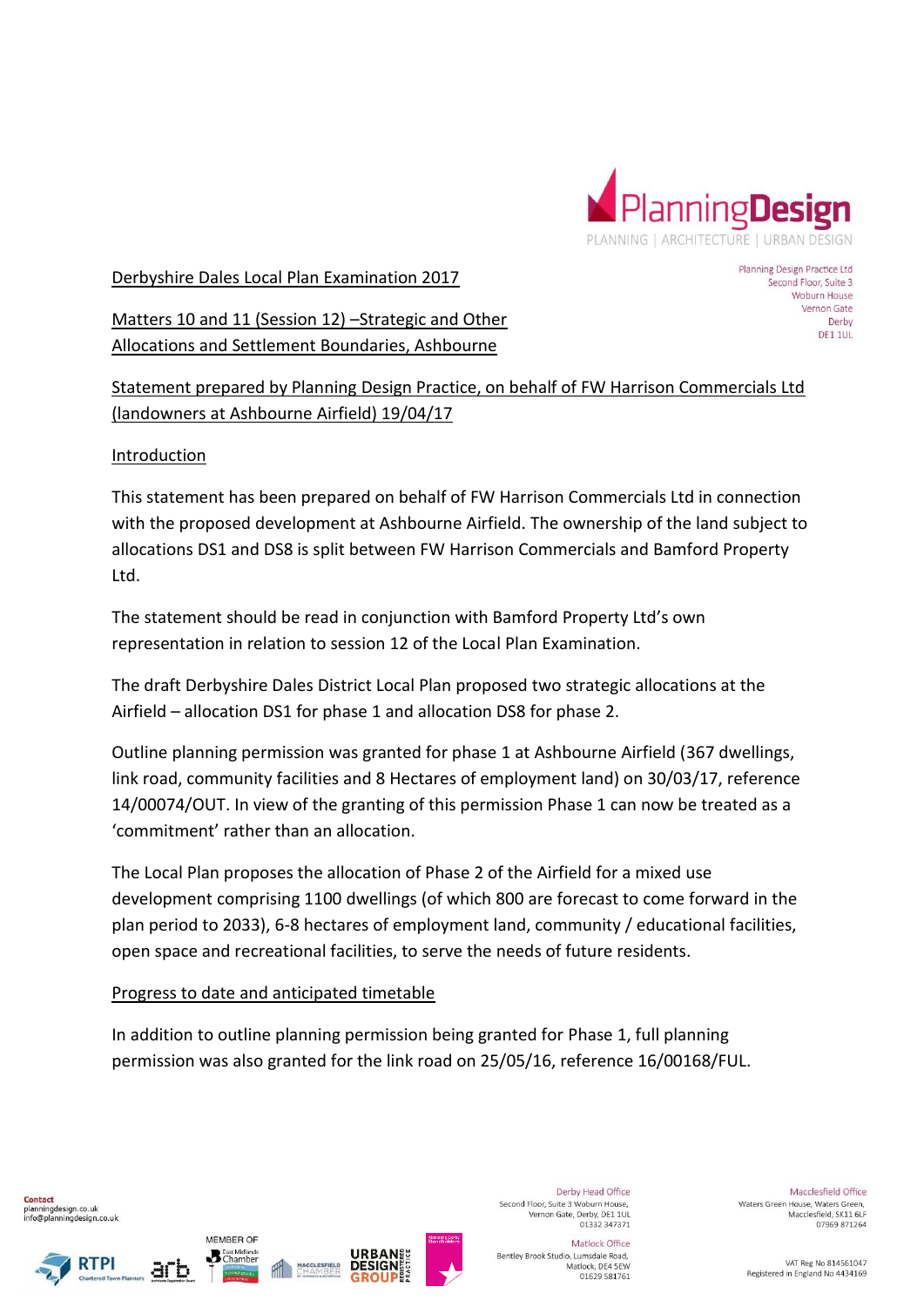FW Harrison are currently working with Derbyshire County Council and Derbyshire Dales District Council (Economic Development) to deliver the link road. Detailed designs of the link road were commissioned last year. A final review of the designs is expected to take place in April 2017. The link road design has incorporated communication with utilities providers, delivering indications of capacity and cost estimates in preparation for construction. Tenders for the construction of the link road are expected in summer 2017. Preparatory work has already begun at the site and construction work is due to commence at the end of this year.

Commercial agents have advised that once works on the link road have commenced there is likely to be considerable interest in developing both the residential and commercial elements of Phase 1. Through earlier representations to the District Council FW Harrison have predicted that the employment land allocation within Phase 1 is likely to be delivered within 5 years of commencement, and that up to 60 houses per year are likely to be built.

Bamford Property Ltd in its own Local Plan representation has proposed the following timetable for a planning application for Phase 2:

- complete appointment of professional team  $-$  Q2 2017;
- undertake scoping exercise with the District Council, County Council and other statutory consultees – Q2 2017;
- professional team undertake technical assessments Q2/Q3 2017;
- professional team prepare draft master plan for Phase 2 Q3/Q4 2017;
- pre-application consultation with District Council/County Council/statutory consultees/community – Q4 2017/Q1 2018;
- refine planning application/master plan Q1 2018;
- prepare formal planning application/ supporting documents and submission of outline planning application – Q1 2018;
- determination of outline planning application  $-$  Q2 2018

FW Harrison concur with this timetable.





MEMBER OF

**B** East Midlands



Derby Head Office Second Floor, Suite 3 Woburn House. Vernon Gate, Derby, DE1 1UL<br>01332 347371

Matlock Office Bentley Brook Studio, Lumsdale Road, Matlock, DE4 5EW 01629 581761

Macclesfield Office Waters Green House, Waters Green. Macclesfield, SK11 6LF 07969 871264